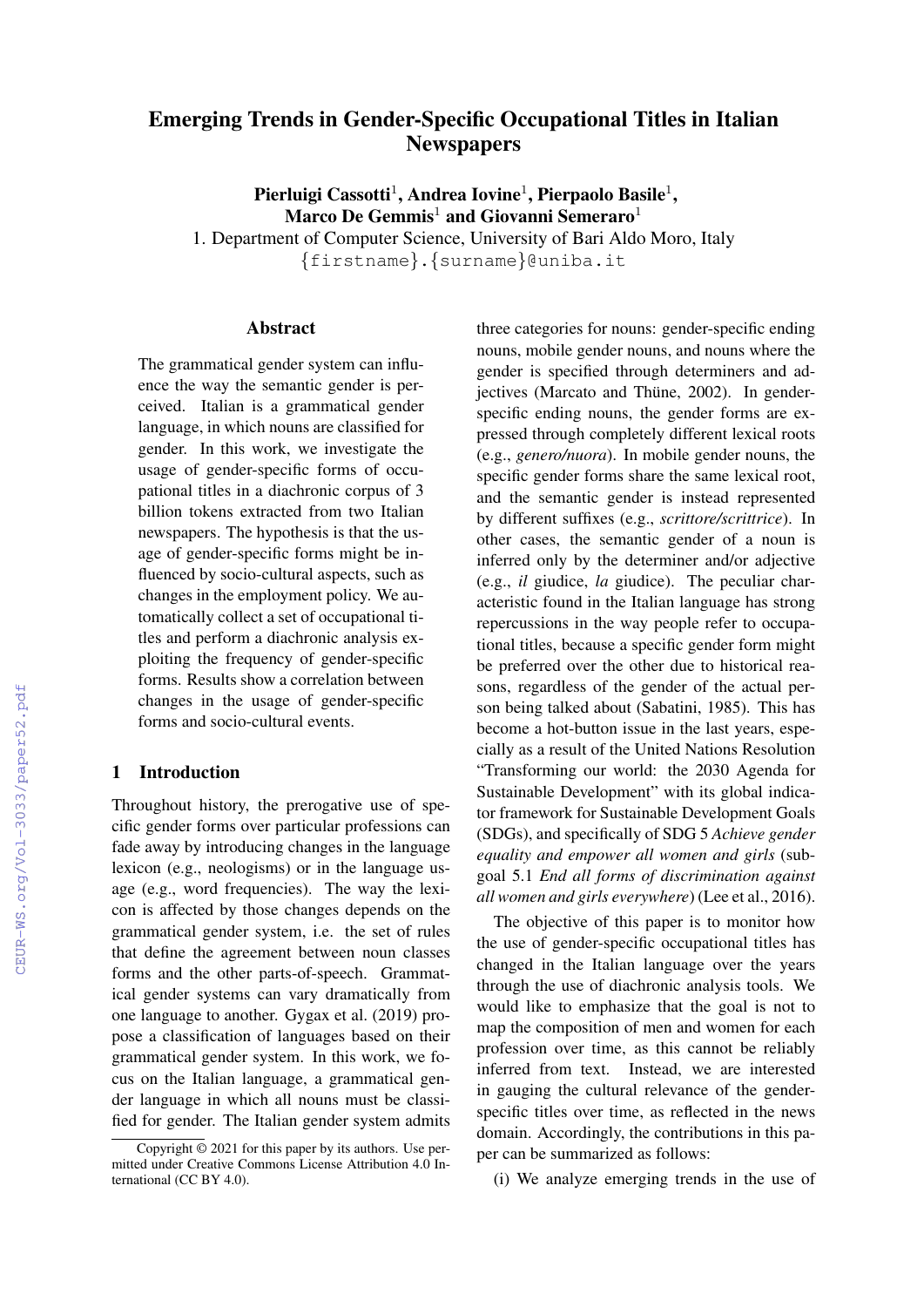gender-specific occupational titles in the Italian language in a corpus of newspaper articles.<sup>1</sup>

(ii) We perform a deep-dive analysis of the figures that have guided a significant shift for two professions in particular.

Large diachronic corpora have already been used to study social and cultural phenomenons that affected language in a significant way. The Google Ngrams Dataset (Goldberg and Orwant, 2013) is a dataset of n-grams extracted by 3.5 million books published between 1520 and 2008. Aiden and Michel (2011) exploit the huge quantity of information contained in the Google Ngrams Dataset to analyze the evolution of the language lexicon over time. In particular, the work offers interesting culturomics results, such as highlighting the spread of the term *influenza* during historical pandemic periods. Kutuzov et al. (2017) exploit diachronic word embeddings to track wars and conflicts that took place from 1994 to 2010 all around the world. Diachronic word embeddings are trained on the English Gigaword news corpus (Parker et al., 2011) and used to predict conflict states: *peace*, *war* and *stable*. Laine and Watson (2014) analyze the linguistic sexism occurring in *The Times* newspaper over five decades (1965-2005), relying on the classification of linguistic sexism proposed in (King, 1991). The authors hypothesize that occupational titles and agents would be more resistant to change than other forms of sexism over the decades. They confirm their hypothesis by exploring the frequencies of male and female affixes, showing that they keep stable. Burr (1995) performs an empirical analysis on manually-annotated occurrences of grammatical agents in a small synchronic corpus of Italian newspapers. The outcomes of this work lead the authors to conclude that women are underrepresented in Italian newspapers, especially in more high-position roles.

# 2 Corpus

Occupational titles occurrences are extracted from a diachronic corpus that comprises two subcorpora. The former corpus is the "L'Unità" corpus (Basile et al., 2020) that covers the time period 1945-2014. The latter is crawled by the publicly available digital archive of the Italian newspaper "La Stampa" covering the period 1945-2005 and processed using the same methodology mentioned in (Basile et al., 2020). In order to align the two sub-corpora time ranges, we consider a sub-portion of the "L'Unità" corpus that spans the period 1948-2005. The overall corpus contains 3,529,820,155 tokens and spans the period 1948- 2005. Corpus statistics are reported in Table 1. The corpus presents two main critical issues. First, despite having performed pre-processing and filtering, the documents from the earlier periods suffer from several OCR errors and noise. Second, data is not equally distributed, the number of tokens drops dramatically in the first years. Text is processed using the UDPipe model (Straka et al.,  $2016$ ) included in spaCy<sup>2</sup>. The UDPipe model is trained on the Italian Stanford Dependency Treebank (Bosco et al., 2014). Each sentence is tokenized, lemmatized and annotated with PoStags, named entity tags and dependency relations. Moreover, the UDPipe model provides information about inflectional features of nouns exploited in the occupational titles extraction pipeline.

| Corpus    | Tokens        | Period    |
|-----------|---------------|-----------|
| L'Unità   | 425,833,098   | 1948-2014 |
| La Stampa | 3,145,959,127 | 1948-2005 |
| Overall   | 3,529,820,155 | 1948-2005 |

Table 1: Corpus statistics.

#### 3 Extracting Occupational Titles

The first step of our investigation consists of extracting a list of occupational titles from a common Knowledge Base. Specifically, we have exploited Wikidata (Vrandečić and Krötzsch, 2014), since it has collected a wide range of entities related to professional activities. We first extracted a list of all entities that are an instance of *profession* (wd:Q28640), or of an entity that is a subclass of it, for which a label in the Italian language is present. This label commonly contains the male gender form of the occupational title. Then, we filtered the list of professions by only including those that possess the *female form of label* (wdt:P2521) property for the Italian language. This property denotes the female variant of the occupational title, where applicable. The next step consists of filtering out occupational titles for which the gender is not easily distinguishable from text, such as those in which both gender variants

 $<sup>1</sup>$ All data collected in this experiment is available here:</sup> https://github.com/pierluigic/igsot

<sup>2</sup>https://spacy.io/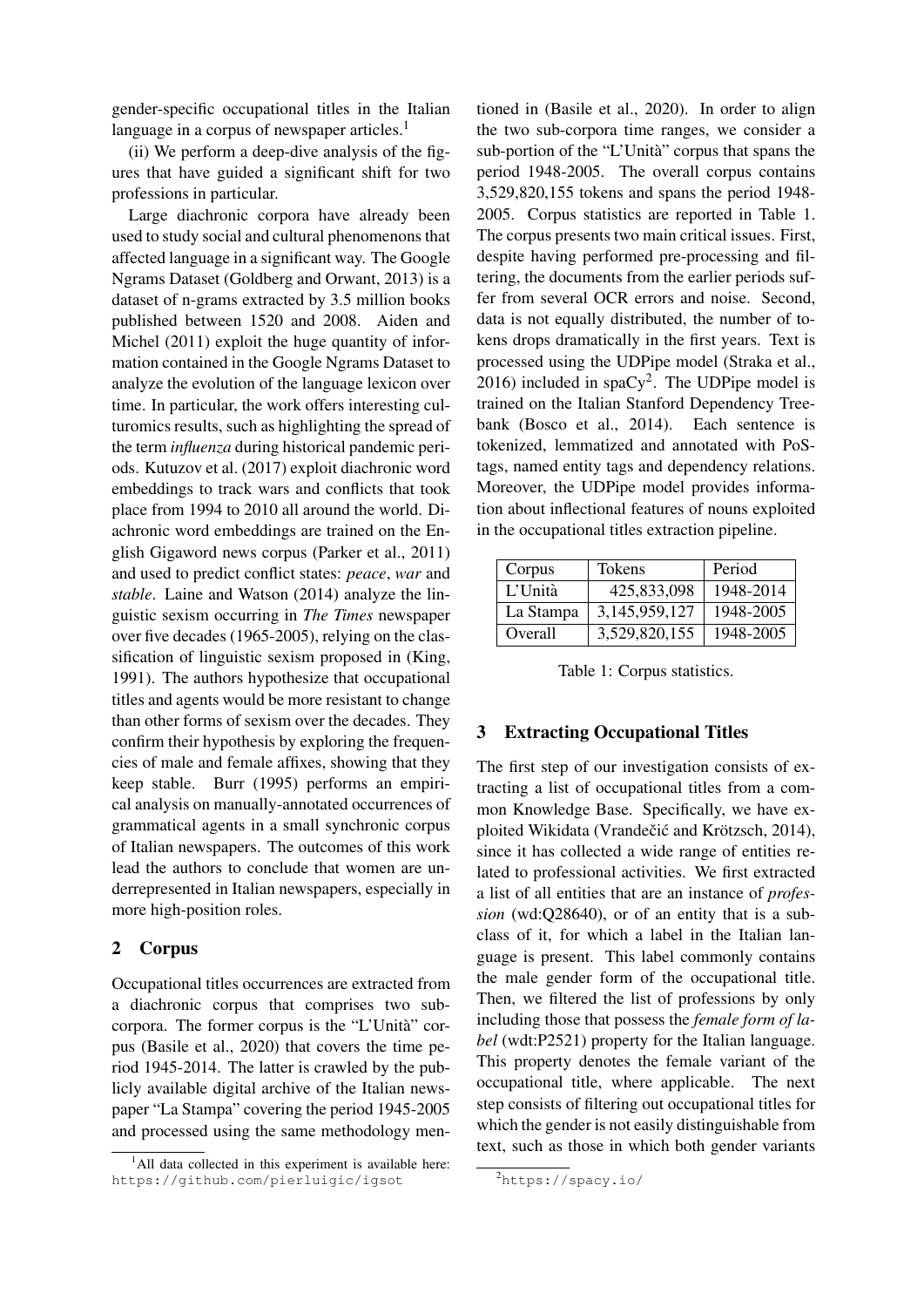share the same lexical root (e.g. the aforementioned *il giudice/la giudice*), or those that do not feature gender variants at all (e.g. *la guardia*, i.e. the guard). We also removed all occupational titles that consist of two or more tokens. Then, we reduced the list by filtering out polysemous words. A common example of polysemy in the Italian language occurs when an occupational title shares the same lexical form as the discipline to which it belongs, such as *matematica* (female form of *mathematician*), or *fisica* (female form of *physicist*). For each occupational title, we used WordNet to find all synsets in which it appears and then removed it if the synset is a hyponym of the *discipline.n.01* synset. Moreover, we manually analyzed the list of remaining occupational titles and removed other instances of polysemy, which would otherwise hinder the quality of the results. For instance, we filtered the word *editrice* (female form of *editor*) as it can also appear in the phrase *casa editrice* (i.e. publishing house), and the word *tecnica* (female form of *technician*), which can also refer to the word *technique* depending on context. We also decided to remove words that have additional figurative meanings, such as *cacciatrice* (female form of *hunter*) and guerriera (female form of *warrior*). This process was undertaken by two independent annotators and then checked for agreement. The final result of this process is  $T$ , a set of tokens that unequivocally refer to occupational titles, and that feature distinct male and female gender variants which can reliably be extracted from text.

## 4 Experimental Setup

Once we have acquired the set of occupational titles  $T$ , the next step of the analysis consisted of measuring the frequency with which each term  $w \in T$  occurs for each year in the corpus described in Section 2. We also make use of the lexical information contained in said corpus in order to eliminate any remaining ambiguity in the words. In fact, for each occupational title, we counted a hit in the corpus if it appears with the NOUN tag. This allows us to avoid counting occupational titles that can be confused with verbs or adjectives, such as *impiegato/impiegata*, which can refer to the noun *employee* in Italian, but also to the past participle conjugation of the verb *to employ*.

Moreover, we only counted a hit if the word has

been registered with the singular form. This is done for two reasons: first, occurrences of the plural form are outside the scope of this investigation, because in Italian the male plural form is traditionally used as the default, while the female variant of the plural is only used in exceptional cases, such as when referring to a group that is composed entirely of women. Second, this strategy filters out cases where the plural form shares the same lexical root as one of the gender variants. An example of this is the word *infermiere* (i.e. *nurse*), which can refer to both the singular masculine form (as in *l'infermiere*), or the plural feminine form (as in *le infermiere*).

Since the objective of this study is to observe the trends in the use of masculine and feminine forms for occupational titles, we are interested in analyzing how their frequency changes from one year to the other. However, measuring the absolute frequency in each year for both forms would be misleading, as it heavily depends on the amount of data that is available for each year in the corpus. Instead, we compute the smoothed relative frequency  $p_w^t$  for each word w and each year t using the following formula:

$$
p_w^t = \frac{f_w^t + 1}{C^t + |V^t|} \tag{1}
$$

where  $f_w^t$  is the frequency of word w in the year  $t, C<sup>t</sup>$  is the count of tokens occurring in the corpus the year t and  $|V^t|$  is the vocabulary length computed on the year t. We compute  $p_w^t$  for both gender forms of each occupational title. Then we compute  $odds(w)^t$  which represents the log ratio of the smoothed relative frequency of the female and male forms respectively:

$$
odds(w)^{t} = log \frac{p_{w_f}^t}{p_{w_m}^t}
$$
 (2)

Operationally,  $odds(w)^t$  specifies the probability that the feminine variant will appear in a text relative to the masculine form in the specified year t. We then obtain the time-series by concatenating the  $odds(w)$  values computed for each year:  $(odds(w)^{1948}, odds(w)^{1949},.., odds(w)^{2004}).$  Assuming a linear course of the time-series, three different scenarios can occur: *(i)* the occurrences of the female form are growing; *(ii)* the occurrences of the male form are growing; *(iii)* the ratio of the male and female form of an occupational title are stable over time. We com-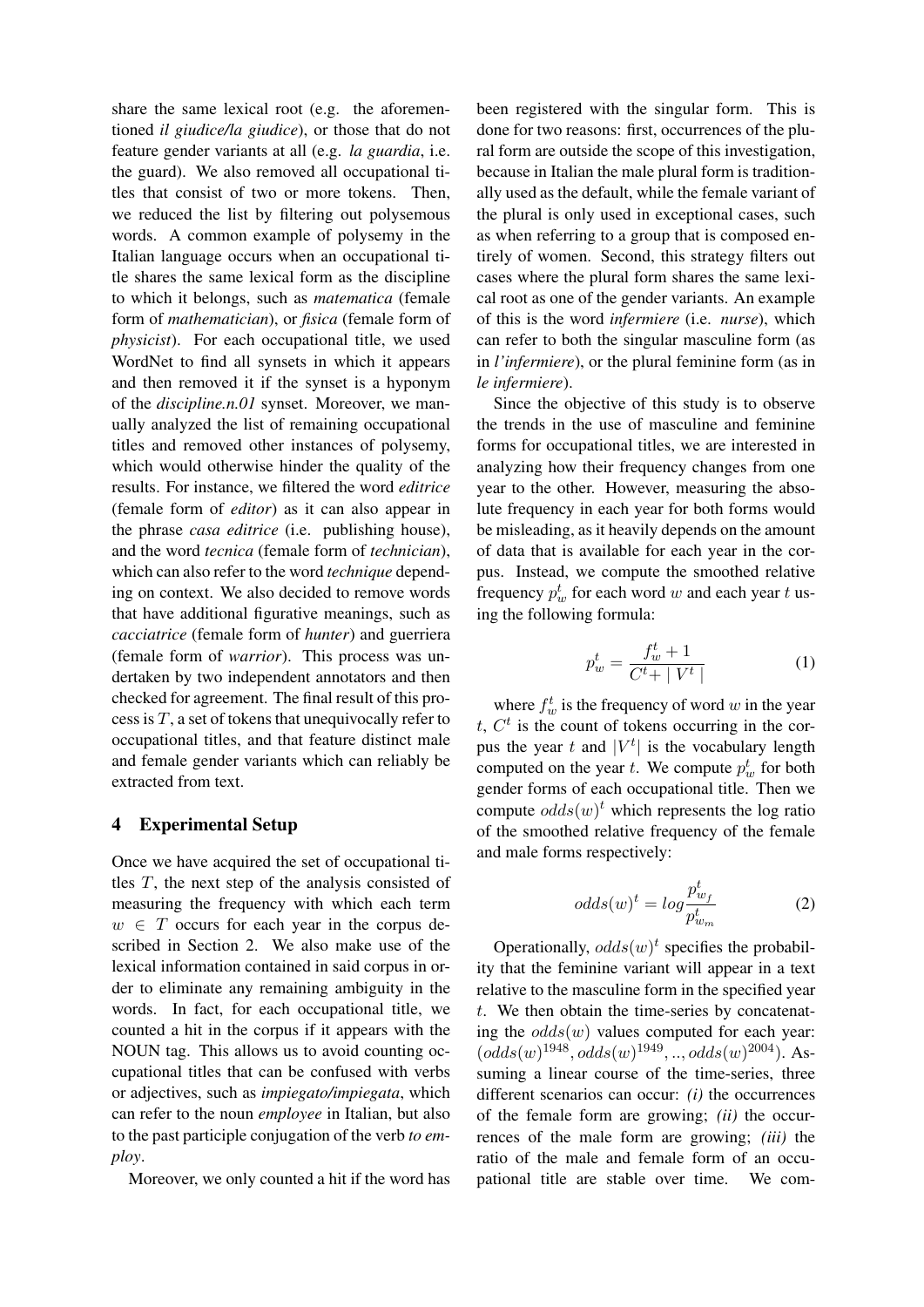

Figure 1: Final set of occupational titles (the female form is reported) and the slope of  $odds(w)^t$ .

puted the regression line of the time-series, using the linear least-squares regression method provided by the SciPy library<sup>3</sup>. We use the slope of the regression line to determine whether the values of  $odds(w)^t$  are changing over time. If the slope is positive/negative,  $odds(w)^t$  is increasing/decreasing over time, which means that the frequency of  $w_f$  is increasing/decreasing faster than that of  $w_m$ , or that the frequency of  $w_m$  is decreasing/increasing faster than that of  $w_f$ . For each regression line, we also compute the statistical significance of the slope parameter relying on the Wald Test (Fahrmeir et al., 2007). Specifically, the null hypothesis states that the slope parameter of the regression line is zero. In this stage, occupational titles for which we get a  $p - value > 0.1$ are filtered out.

### 5 Results

Figure 1 describes the value of the slope for each occupational title. Depending on the sign of the slope, we can identify two distinct groups of occupational titles. Green bars indicate that the slope of  $odds(w)^t$  is positive, i.e. the frequency of the feminine form is increasing relative to that of the masculine form. On the other hand, red bars indicate that the slope is negative, thus the frequency of the feminine form is decreasing relative to that of the masculine form. Out of 35 occupational titles, 22 have a positive slope, while 11 result in a negative slope. In particular, the most positive slope is the one associated to *marciat-ore/-rice* (i.e. *racewalker*), while the most negative slope is *fotomodell-o/-a* (i.e. *fashion model*).

For many of these titles, the resulting slope can be mapped to specific social changes. An interesting example in this regard is *infermiere* (i.e. *nurse*), to which a negative slope is recorded: indeed, in Italy the position of nurse has been opened to men starting from  $1971<sup>4</sup>$ . The odds(w) time series of infermiera/infermiere is reported in Figure 2.



Figure 2: 10-year moving average of odds(w) for infermiera/infermiere.

Moreover, results show that managerial roles such as *funzionaria* (i.e. *civil servant*), *ispettrice* (i.e. *inspector*), *direttrice* (i.e. *director*) are associated to a positive slope, which is indicative of a stronger perception of women in such roles.

A similar push can be observed also in the scientific domain, with a positive trend for the words *biologa* (i.e. *biologist*), *scienziata* (i.e. *scientist*), as well as the artistic one. On the other hand, we observe an increase in the usage of the masculine form for *segretario* (i.e. *secretary*), *ballerino* (i.e. *dancer*), and *stenografo* (i.e. *stenographer*).

In the second part of the experiment, we attempt to identify the people that have driven the change in the usage of the feminine and masculine forms of an occupational title. To do this, we retrieve

<sup>3</sup>https://www.scipy.org/

<sup>4</sup>https://www.gazzettaufficiale.it/eli /id/1971/04/03/071U0124/sg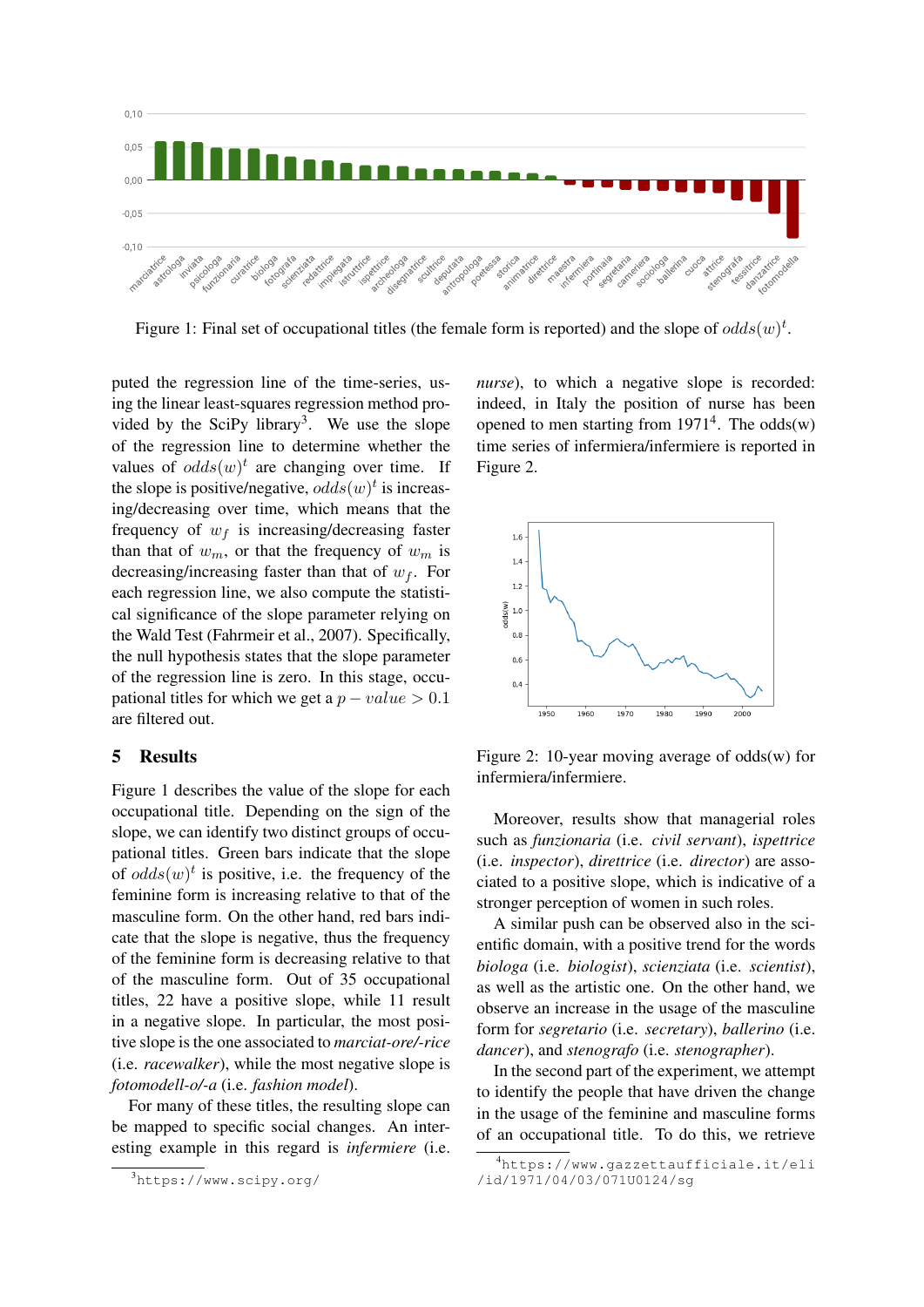

Figure 3: Occurrences of Named Entities associated to two occupational titles. The X-axis reports the time periods. The left Y-axis reports the overall smoothed relative frequency of the occupational title. The right Y-axis reports the absolute frequency of each Named Entity.

the Named Entities (NEs) to which the occupational titles refer for each year, and monitor their frequency. In particular, we exploit the UDPipe annotations to extract valid NEs, i.e. entities that are directly connected to an occupational title via a dependency relation.

In Figure 3, we report the NEs extracted for two particular occupational titles: *ballerino* (i.e. male dancer) and *poetessa* (i.e. female poet). We have chosen these titles because they feature the largest number of occurrences of NEs in the corpus. The data is presented in the form of stacked line charts, which report the absolute frequency of each NE so that the height of a coloured line represents how many times a NE has been mentioned within a specified period. The dotted black line reports the overall smoothed relative frequency for the occupational title. Both the absolute frequency of NEs mentions and the overall smoothed relative frequency are aggregated in bins of 5 years.

Three male dancers are referenced over a wide period due to their historical role in the field: *Rudolf Nureyev*, *Antonio Gades* and *Gene Kelly*. However, the last years have seen a rise in popularity of new figures such as *Raffaele Paganini*, *Joaquin Cortes*, *Andre de La Roche ´* and *Roberto Bolle*.

Occurrences of specific female poets in the corpus keep low until the late '70s. Ignoring a spike in 1953-1957, probably due to the quality issues in the data collected, the individual absolute frequency of NE mentions seems to agree

with the overall smoothed relative frequency of the noun *poetessa*. In the 1988-2002 period, four figures overwhelm the scene: *Joy Grisham*, *Elena Carasso*, *Maria Luisa Spaziani* and *Alda Merini*. Even though the first work of *Maria Luisa Spaziani* dates back to 1954, we observe a significant rise in the occurrences in the early '90s, when she is nominated three times for the Nobel Prize for Literature<sup>5</sup>. The increase in NE mentions over time is even more apparent in this case, however, it follows a different trend compared to that of the overall frequency of the noun *poetessa*, which suggests that the word may have been used differently in the earliest period.

#### 6 Conclusion

This paper investigates the usage of genderspecific forms of occupational titles in the Italian language in a diachronic corpus of 3 billion tokens extracted from two popular Italian newspapers. Through this analysis, we show that there are significant changes in the way newspaper articles refer to the masculine and feminine form of an occupational title and that they are consistent with socio-cultural events, such as changes in the employment policy. Moreover, we performed a more fine-grained analysis by extracting the most influential figures that have guided this shift for two occupational titles (male dancers and female poets).

<sup>5</sup>https://en.wikipedia.org/wiki/Maria L uisa Spaziani